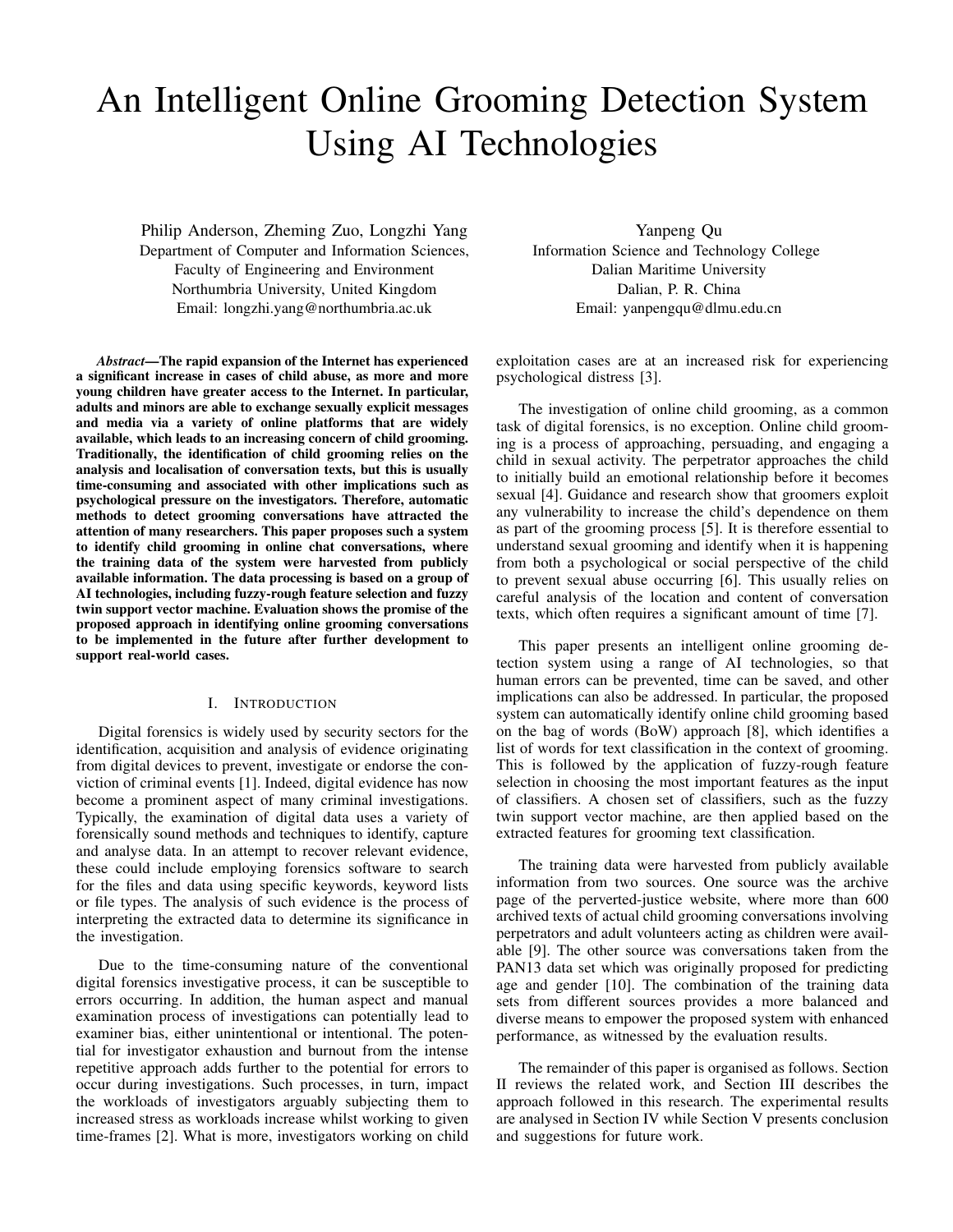#### II. BACKGROUND

Conventional grooming detection approaches are briefly reviewed first in this section, which is followed by some representative AI-based grooming detection methods.

#### *A. Conventional Approaches*

Keyword searches are commonly used by investigators in various digital forensic tools for detecting grooming conversations. The tools are designed to find all instances of a given text string or strings, using single keywords or a list of words which contains multiple keywords around a single area of interest, such as grooming. However, not all data can be instantly and easily searched, often it must be decoded and presented in a text-searchable form or extracted from areas of unused data or deleted data [11]. The results of these keyword searches are often presented by the forensic tool in tables. To improve keyword searching, forensic software tools started to index the data, identifying the location of each keyword within the data source. This significantly improves the speed of the overall search process and enables the construction of complex search criteria and receive immediate results [12].

However, there are issues to using the traditional approach of keyword searching, as it often returns a large amount of irrelevant information which in turn wastes the time of the investigators as they review the findings. Furthermore, keyword searches in digital forensic tools often do not offer grouping or ordering functionality for the search results to help investigators retrieve the relevant information in an efficient manner. In addition, the determination of key works for searching are often subjective, which introduces noise in the process.

## *B. AI-based Approaches*

The work [13] investigated the effectiveness of text classifiers to identify child grooming in online chat conversations. This was achieved by applying a new technique alongside three traditional text categorisation techniques such as linear or logistic regression, decision trees, and Naive Bayes. For improving the classification performance, psychometric and categorical information techniques (e.g. linguistic inquiry and word count) were employed. For evaluation, the chat logs were collected from various publicly accessible websites. This was followed by data pre-processing in which data cleaning (by removing user names) and format conversion (to generate string vectors) were conducted. The two types of features were selected for two sets of experiments. In one set of experiment the term-based features were used. The other set of experiment used psychometric and categorical information from LIWC. In the drawn conclusions, it has proven that the performance of Naive Bayes and (linear or logistic) regression classifiers in predicting the type of the chats which could also be enriched by involving psychometric and categorical information.

A low computational cost classification method based on the number of existing grooming conversation characteristics was presented in [14]. Two types of conversations were used: child grooming and non-grooming conversations but with grooming characteristics included. Texts were pre-processed and transformed into a vector space model. The features are words or combinations of words that formed the word list. The method was evaluated using 150 conversation texts in which 105 texts were grooming and 45 ones were nongrooming. For extracting text features, 17 attributes were extracted for each data instance. According to the conclusion, classifiers such as support vector machine (SVM) and k-nearest neighbouring (KNN) were suggested for yielding reasonable text classification precision.

The work of [15] reported a grooming detection approach to address uncertainty based on a highly imbalanced real-world data set adopted from a publicly available PAN'13 profiling data set. The work reconstructed a new data set by randomly selecting 1,000 from the total 262,254 XML documents. Bow and TFIDF features were adopted in identifying the wordwise significance in each document. In eliminating redundancy and noise in the extracted features, fuzzy-rough feature selection (FRFS) approach was employed for dimensionality reduction. Based on the intensively conducted experiments, the conclusion given by the work was that performance with the implementation of feature selection was generally better than those without using feature selection.

## III. GROOMING DETECTION FRAMEWORK

The proposed grooming detection framework is illustrated in Figure 1. Briefly, this framework consists of six consecutive phases, which are, data collection from various sources, preprocessing to guarantee all the documents are with unified format, feature extraction to build concise representation for each document, feature selection to remove redundant or noisy features in the generated document representation, normalisation to make the data more sensitive to classifiers, and finally classification for predicting the class label of a given online conversation.

#### *A. Data Harvesting*

In this work, the data was collected from two sources: child grooming (Internet source) [9] and non-grooming (dataset source) [10] conversations. The former contains more than 600 archived texts (*i.e.* .TXT files) of child grooming conversations involving perpetrators and adult volunteers acting as children, from which 200 texts ordered by the chat usernames of perpetrators were selected. These conversations vary in size from 1KB to 495KB giving suitable content variety. The later source consisted of a total 262,254 XML files in which, 236,814 and 25,440 XML files were contained in the training and testing sets of the English corpus, from which 1,000 XML files were randomly selected. Thus, the data set used in this work contains 1,200 documents in total.

#### *B. Data Pre-processing*

The harvested data are in different formats, as 1,000 documents are in the form of XML and 200 were TXT files. In this project, the 200 TXT files were converted to XML files that share the same format as the 1,000 XML files by wrapping the TXT files as follows:

```
<author uuid="Bpm020" lang="en">
<conversation id = "11">
... ... //the TXT file
</conversation>
</author>
```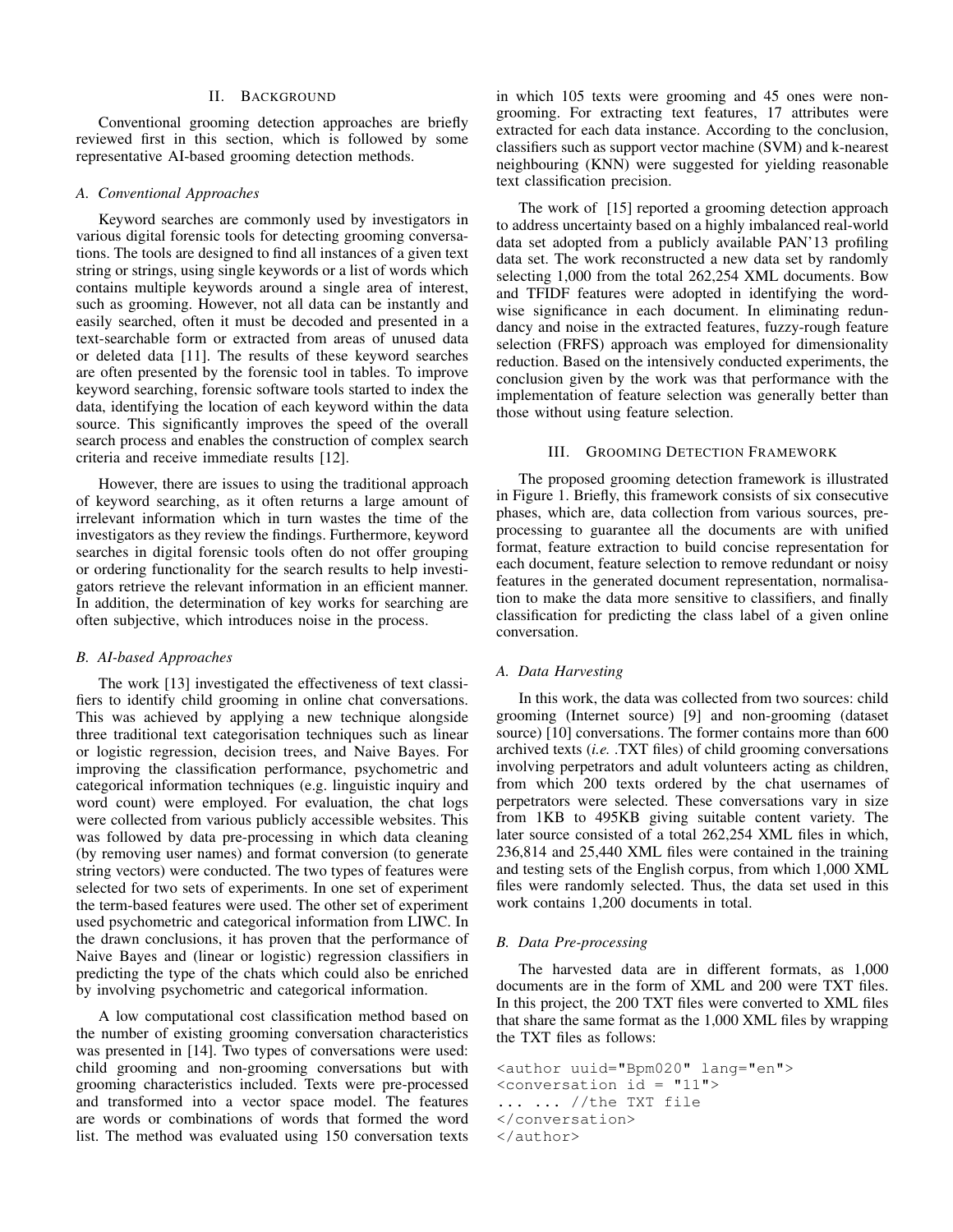

Fig. 1. The framework of online grooming text classification



Fig. 2. Data instances percentage for both learning tasks

where uuid refers to the original TXT file name and all the conversations are included in the node of conversation.

It is essential to convert any online conversation logs into the format of the training data set. The formats of chat logs vary from one social network to another. Skype and WhatsApp, save conversations to a generic database file (.db) and there are several software programs available that can view the raw database file whereas Facebook Messenger conversations are downloaded in an HTML file format. The proposed system takes XML as its input, due to its popularity. There are several existing tools which can be directly used for file format conversation. For instance, there are online resources and software tools that convert different flat files to XML, such as Stylus Studio [16].

## *C. Feature Extraction and Selection*

Based on the training dataset, a set of text features are extracted. For building discriminative document representation and considering the diversity of chat contents, bag of words (BoW) [8] and term frequency–inverse document frequency (TF-IDF) [17] feature extraction approaches were adopted. Redundant and noisy information are commonly included in the generated document features, thus feature selection is required. Briefly, feature selection selects a small proportion of attributes by mapping high dimensional data into the lower one based on the training data set. A number of feature selection techniques are available, such as principal component analysis (PCA), linear discriminant analysis (LDA), local linear embedding (LLE), locality preserving projection (LPP), stochastic proximity embedding (SPE), stochastic neighbour embedding (SNE), and fuzzy-rough feature selection (FRFS) approaches ([18], [19], [20], [21], [22]). Due to its high performance and efficiency, fuzzy-rough feature selection is used to develop the proposed online grooming detection system. The optimal number of features used in the proposed system is 150 for binary classification and 30 for multi-label classification.

For any online grooming detection request regarding a given pre-processed chat log, the system extracts important features based on the developed model. In this case, each chat log is concisely represented by its feature vector.

### *D. Feature Normalisation*

The value ranges of the selected features may vary significantly, as they have very different physical meanings. This results in deteriorating the performance of classification in the subsequent stage of the framework. To cope with this challenging factor, data is normalised first. Denoting the selected features for the dataset as  $X$ , then the normalised features  $X$  can be calculated by using different feature normalisation techniques as summarised in Table I. Of course, the users of the proposed system do not need to use all of these normalisation approaches for one application, but the proposed system provides the flexibility to users when they have customisation preferences.

TABLE I. COMMON NORMALISATION APPROACHES

| No.             | <b>Normalisation Technique</b> | <b>Formulation</b>                                           |
|-----------------|--------------------------------|--------------------------------------------------------------|
|                 | Min-Max (MM)                   | $\hat{X} = X - \min(X)/\max(X) - \min(X)$                    |
| 2               | $\ell$ 1 norm.                 | $\ddot{X} = X/  X  _1$                                       |
| 3               | $\ell$ 2 norm.                 | $\hat{X} = X/  X  _2$                                        |
| $\overline{4}$  | Power Norm. (PN)               | $\hat{X} = \text{sign}(X)  X ^{\alpha}, \alpha \in [0, 1]$   |
| 5               | $\ell$ 1PN                     | $\overline{X} = \text{sign}(X/  X  _1)  X/  X  _1 ^{\alpha}$ |
| 6               | $\ell$ <sub>2</sub> PN         | $\hat{X} = \text{sign}(X/  X  _2)  X/  X  _2 ^{\alpha}$      |
| $7\phantom{.0}$ | PN <sub>l</sub> 1              | $\hat{X} =   \operatorname{sign}(X)  X ^{\alpha}  _1$        |
| 8               | $PN\ell2$                      | $\hat{X} =   \operatorname{sign}(X)  X ^{\alpha}  _2$        |

#### *E. Classification*

A number of classifiers have been implemented in the proposed system as listed in Table II. Note that the system is developed based on the initial work of [15]. In the initial work, the first four classifiers in the table have been detailed, and thus these are omitted here. The last two classifiers are variants of the conventional SVM. In particular, both linear and nonlinear (*i.e.* using RBF kernel) coordinate descent fuzzy twin support vector machine (CDFTSVM) has been employed in the proposed system to enhance the classification performance, by removing the noise using a fuzzy membership function and reducing the computational complexity using a coordinate descent strategy [23], [24].

Different to the conventional SVM (where one decision plane is used, *i.e.*  $y = ax + b$ ) for binary class labels '+' and '-', twin SVM (TSVM) aims to generate two optimal solutions, *i.e.*  $(a^*_+, b^*_+)$  and  $(a^*_-, b^*_-)$ , of two non-parallel decision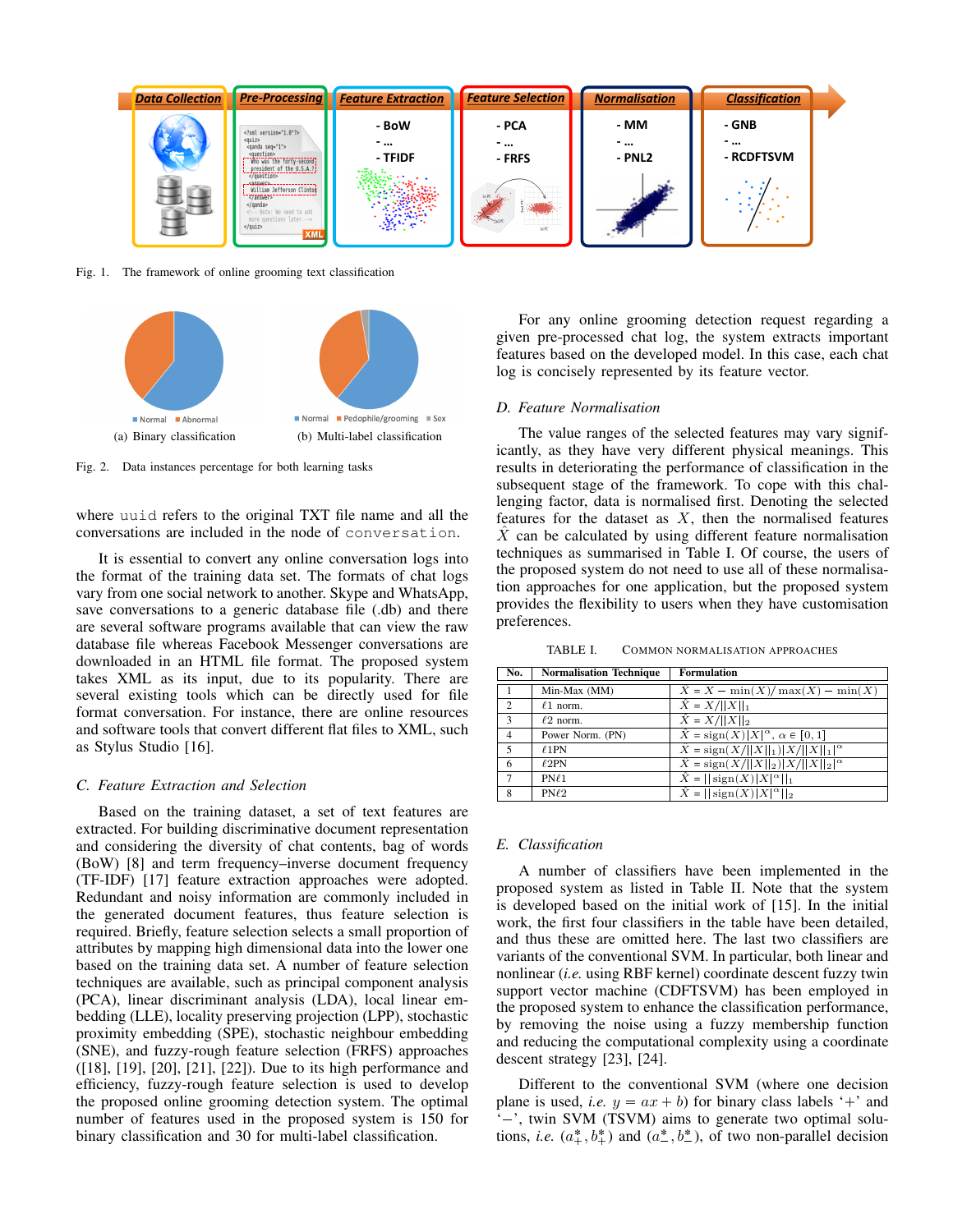TABLE II. COMMON CLASSIFIERS FOR ONLINE GROOMING DETECTION

| No.            | <b>Classifier</b>                             | <b>Abbreviation</b> |
|----------------|-----------------------------------------------|---------------------|
|                | Gaussian Naïve Bayes                          | <b>GNB</b>          |
| $\mathcal{D}$  | Random Forest                                 | RF                  |
| 3              | AdaBoost                                      | AB                  |
| $\overline{4}$ | Logistic Regression                           | LR                  |
| 5              | Linear Coordinate Descent Fuzzy Twin SVM [24] | <b>LCDFTSVM</b>     |
| 6              | RBF Coordinate Descent Fuzzy Twin SVM [24]    | <b>RCDFTSVM</b>     |

planes (*i.e.*  $a_+^T x + b_+ = 0$  and  $a_-^T x + b_- = 0$ ) for predicting the label  $y$  of the instance  $x$ :

$$
y = \underset{\pm}{\arg\min} \frac{\left| a_{\pm}^{*} {^{T}} x + b_{\pm}^{*} \right|}{\left| a_{\pm}^{*} \right|}.
$$
 (1)

On this basis, by assigning a fuzzy membership to each training sample in each of the two classes, fuzzy TSVM (FTSVM) is established for robust learning [24]. For instance, in the nonlinear FTSVM, two decision planes become  $\kappa(x, \hat{X}^T) a_+ + b + = 0$  and  $\kappa(x, \hat{X}^T) a_- + b_- = 0$ , where  $\kappa(\cdot)$ is a kernel function, then the class label  $y$  of data instance  $x$ can be predicted by:

$$
y = \underset{\pm}{\arg\min} \frac{\left|\kappa(x, \hat{X}^T)w_{\pm}^{*T} + b_{\pm}^*\right|}{\sqrt{a_{\pm}^{*T}\kappa(\hat{X}, \hat{X}^T)a_{\pm}^*}}.
$$
 (2)

Then, for speeding up the FTSVM, CDFTSVM [24] is construed by using coordinate descent strategy with active set shrinking [25].

The proposed system includes all of the 6 classifiers to offer flexibility to users. All of these classifiers have been trained using the harvested data set as introduced in Section III-B. The detailed configuration of these classifiers is detailed in the next section.

#### IV. EVALUATION AND DISCUSSION

The proposed system was evaluated in this section. The detailed system setup and configuration of the applied AI techniques are presented.

#### *A. System and Evaluation Setup*

The proposed system can be used with major existing operating systems such as Windows, Ubuntu, Mac OS X, as it only requires the installation of Python 2.7.14, except the CDFTSVM [24] where Matlab 2018b is used. A piece of live future work is to implement the proposed CDFTSVM in Python to make an 'all-in-one' software solution for user convenience. For hardware, an ordinary Notebook is sufficient to run the proposed system. All of the evaluation experiments were conducted using a MacBook Pro with Intel $(R)$  Core $(R)$ i7 processor (3 GHz) and 16 GB RAM.

Given the limited size of the training data set and also the time-consuming nature in capturing more labelled data, 10- Fold cross-validation is adopted here for all the experiments [15]. For feature extraction, the approach of BoW and TFIDF were selected. For feature selection, FRFS was adopted (60% number of attributes were selected). For feature normalisation,

the techniques listed in Table I were employed. For classification, all of the classifiers adopted in the proposed system were summarised in Table II.

#### *B. Results and Discussion*

To systematically evaluate the proposed system, extensive experiments were conducted, each with a different number of extracted features, text feature normalisation techniques, and the classification approaches. The detailed experimental results for binary classification are presented in Figure 3; and the experiments for multi-label classification are summarised in Table III without the use of FRFS, and Table IV with FRFS.

As delineated in Figure 3, when FRFS was not utilised, GNB achieved its best performance of 58.33% using the BoW features and MM normalisation technique, RF yielded 57.50% by the combination of BoW and PN $\ell$ 1, 60.75% mean accuracy was generated by AB in using TFIDF plus  $PN\ell1$ , while LR reached 61.92% by consecutively applying BoW and MM, 60.93% and 60.79% were separately generated by LCDFTSVM and RCDFTSVM, where the same combination of TFIDF and  $PN\ell1$  was employed.

With the involvement of FRFS for the binary classification task, the performance of GNB was boosted up to 59.08% using BoW and  $\ell$ 1, RF was also improved to 57.66% with the help of BoW and  $\ell$ 1PN, AB arrived at the best accuracy of 60.34% by BoW and MM, LR yielded 61.08% with TFIDF and PN $\ell$ 1 employed, while 60.90% and 60.74% were generated by LCDFTSVM (BoW+ $\ell$ 1) and RCDFTSVM (TFIDF+PN $\ell$ 2).

For the best performances obtained in classifying the multi-label instances, without using the FRFS, GNB obtained its peak performance of 47.84% (using TFIDF features that normalised by PN), RF achieved 56.85% (by classifying BoW features which further normalised using  $\ell$ 2PN), AB yielded  $60.34\%$  when BoW features and PN $\ell$ 1 technique were utilised, LR produced 61.58% prediction precision using the combination of BoW and PN $\ell$ 2, while LCDFTSVM (TFIDF+PN $\ell$ 1) and RCDFTSVM (BoW+PN $\ell$ 2) were respectively with 60.96% and 60.78%.

After using the FRFS approach, the performance of GNB increased to 56.84% using the combination of BoW and MM, while RF reached its best performance of 55.99% on the BoW features that normalised using MM, AB yielded the mean accuracy of 57.34% when BoW features and PN $\ell$ 1 technique were used, LR yielded  $61.42\%$  (TFIDF+ $\ell$ 1), LCDFTSVM and RCDFTSVM achieved 60.96% (Bow and PN $\ell$ 1) and 60.68% (BoW+MM).

Based on the above discussion, it can be concluded that it is possible for the AI-based digital forensics tools to be used for chat log screening, but it needs further improvement before it can be applied in the real-world to support investigators. For instance, the evolving of grooming chat logs along with the development of Internet language requires the application of adaptive AI approaches [26], which remains as a piece of active future work. From a technical point of view, most classifiers could achieve their best performance using PN normalisation technique or its variants (*i.e.* PN $\ell$ 1, PN $\ell$ 2,  $\ell$ 2PN) when FRFS is not used, while conventional normalisation techniques (*i.e.* MM and  $\ell$ 1) tend to be better in improving the accuracy when FRFS is adopted.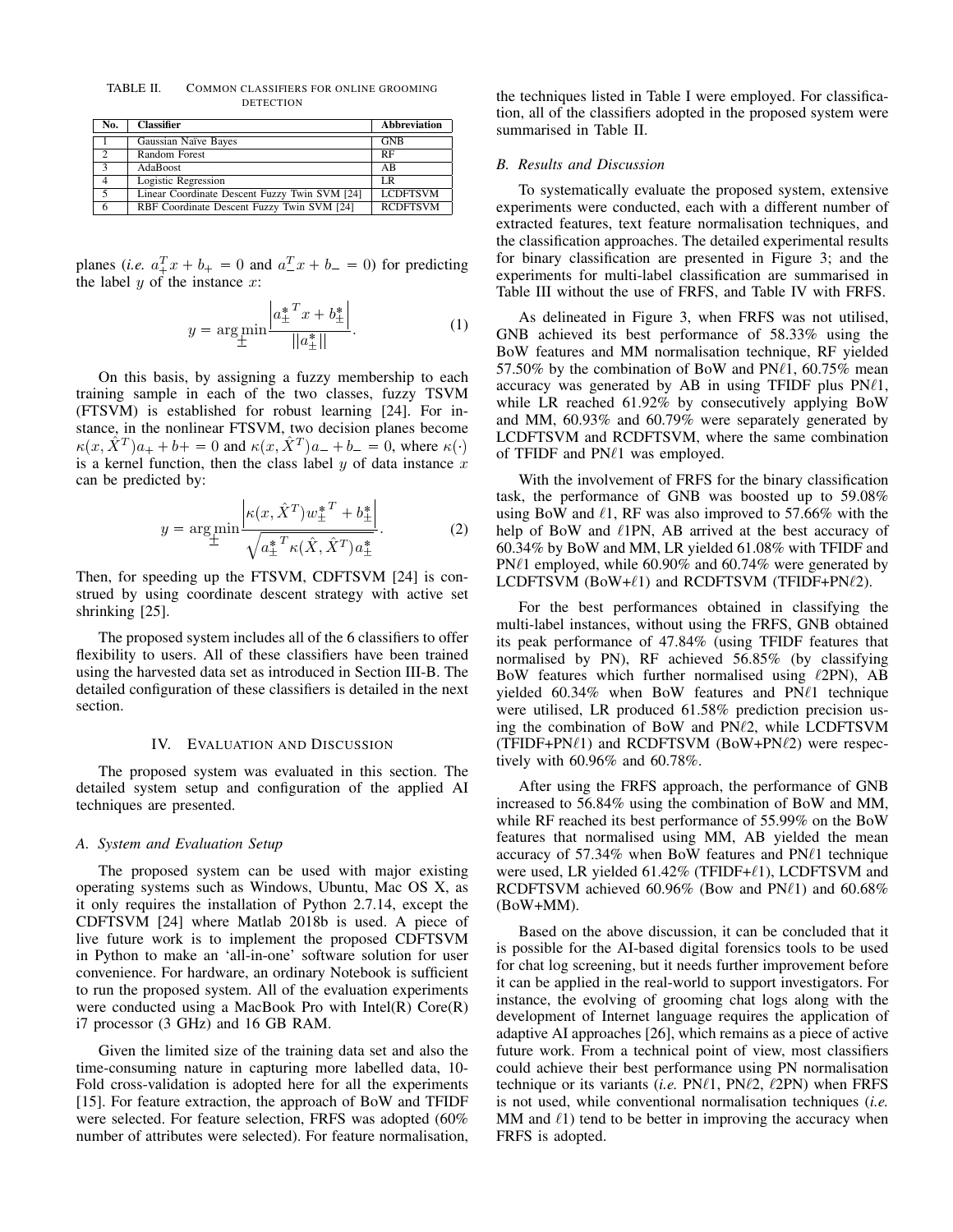

## (a) GNB wihtout FRFS



## (c) RF without FRFS



## (e) AB without FRFS



# (g) LR without FRFS



(i) LCDFTSVM without FRFS



(k) RCDFTSVM without FRFS



(b) GNB with FRFS



(d) RF with FRFS



(f) AB with FRFS



(h) LR with FRFS



(j) LCDFTSVM with FRFS





Fig. 3. Performance in mean accuracy with and without fuzzy-rough feature selection applied under different feature normalization strategies and feature set sizes for binary classification.